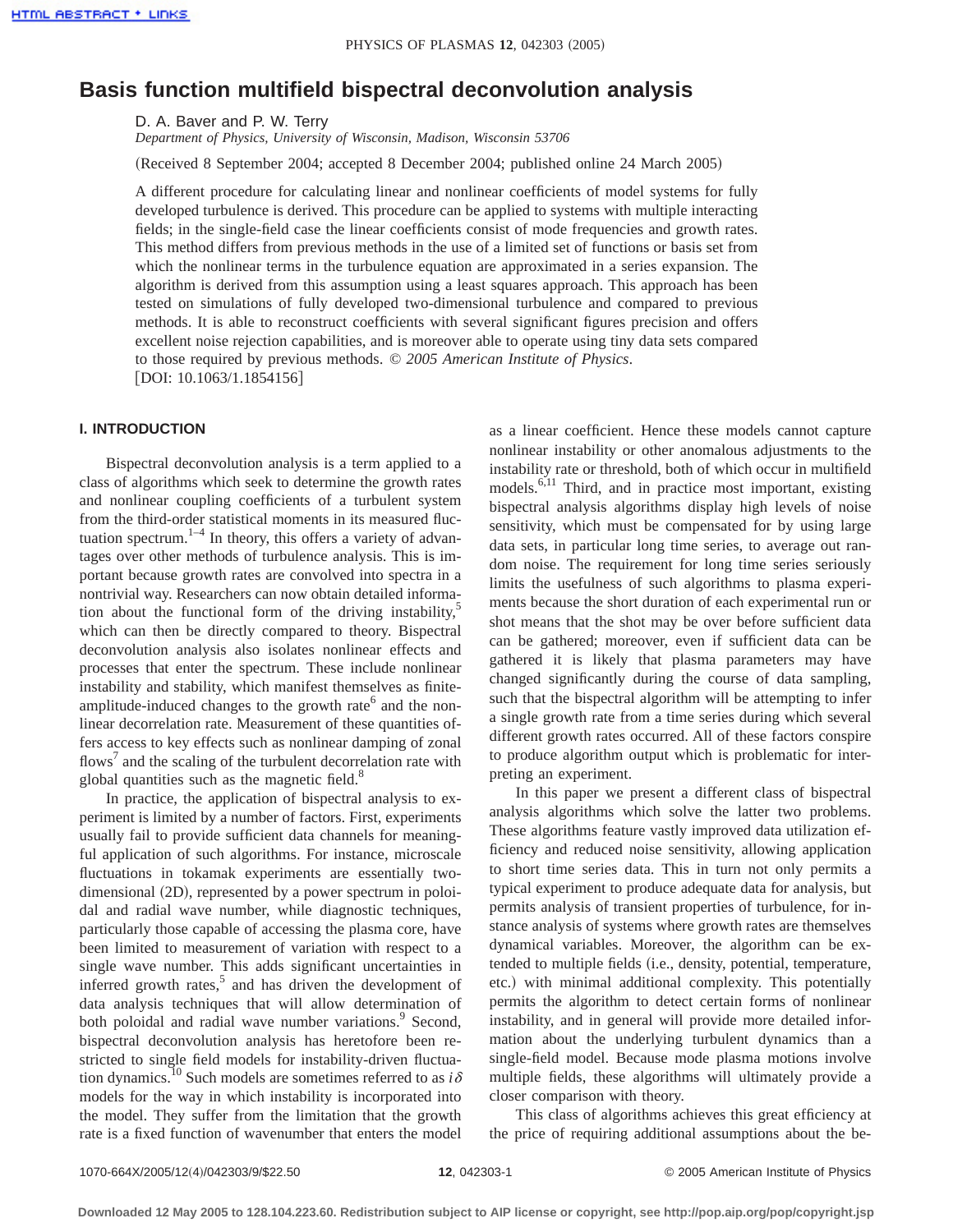havior of the system it is to analyze. As such, great care must be taken to avoid "confirming" erroneous assumptions. This problem can be dealt with by allowing the algorithm degrees of freedom which it is not expected to exercise. A noninfinitesimal value returned in a corresponding output channel would indicate an error in the assumptions. On the other hand, the ability to utilize such corroborating information to improve the efficiency of the algorithm permits the development of an entire class of customized algorithms designed to capture the dynamics of specific types of turbulence or to correct for minor deficiencies in an experimental diagnostic. The algorithm we will be discussing is designed to operate under relatively simple conditions. As such, it is to be considered as a starting point for further development.

#### **II. BACKGROUND**

In this section we discuss the prior art in the field of bispectral analysis. This consists of the Ritz method developed by Ritz *et al.*1–3 and the modified Ritz method developed by Kim *et al.*4,5

For the purposes of discussing these methods, it is useful to first go over the notation employed in these papers. For reasons which will be discussed later we will be using different notation for the newer techniques, however, the structure of the resulting algorithms is nevertheless similar.

Both the Ritz and modified Ritz methods model turbulent fluctuations measured in a plasma with a generic turbulence equation whose coefficients are to be determined from the measurements:

$$
Y_k = L_k X_k + \sum_{\substack{k_1 \ge k_2 \\ k = k_1 + k_2}} Q_k^{k_1, k_2} X_{k_1} X_{k_2},\tag{1}
$$

where  $X_k = \phi(k, t)$  and  $Y_k = \phi(k, t + \tau)$ ,  $\phi$  being the measured fluctuating quantity as a function of wave number and time. From its form it is evident that this equation is a differenceequation representation in the temporal domain of a firstorder-in-time nonlinear partial differential equation. The coefficient  $L_k$  determines the growth rate of the turbulence, with  $\gamma_k \approx (|L_k|^2 - 1)/\tau$ , and the coefficient  $Q_k^{k_1, k_2}$  determines the nonlinear transfer rate. The goal of these algorithms is to calculate *L* and *Q* from fluctuation measurements.

#### **A. Ritz method**

The first method for quantitatively estimating such information in a plasma was developed by Ritz *et al.* in the late  $1980s$ .<sup>1–3</sup> A review of this method is presented in the Introduction of an article on the modified Ritz method by J. S. Kim *et al.*<sup>4</sup>

The Ritz method solves the growth rates and transfer functions by expanding the model equation in a series of moment equations, multiplying by  $X_k^*$  and  $X_{k_1}^* X_{k_2}^*$ , respectively. The fourth-order moments in this series are approximated as products of second-order moments. This approximation, which is commonly used in analytic turbulence theory, is known as the Millionshchikov approximation and is derived by assuming a nearly Gaussian distribution in the fluctuating quantities. This results in the following equations:

$$
\langle Y_k X_k^* \rangle = L_k \langle X_k X_k^* \rangle + \sum_{\substack{k_1 \ge k_2 \\ k = k_1 + k_2}} Q_k^{k_1, k_2} \langle X_{k_1} X_{k_2} X_k^* \rangle, \tag{2}
$$

$$
\langle Y_k X_{k_1}^* X_{k_2}^* \rangle = L_k \langle X_k X_{k_1}^* X_{k_2}^* \rangle + Q_k^{k_1, k_2} \langle |X_{k_1} X_{k_2}|^2 \rangle. \tag{3}
$$

Using these equations, Ritz *et al.* proceeded to solve for  $L_k$  yielding the following:

$$
\langle X_{k}^{*} Y_{k} \rangle - \sum_{k_{1} \geq k_{2}} \frac{\langle X_{k}^{*} X_{k_{1}} X_{k_{2}} \rangle \langle Y_{k} X_{k_{1}}^{*} X_{k_{2}}^{*} \rangle}{\langle |X_{k_{1}} X_{k_{2}}|^{2} \rangle}
$$

$$
L_{k} = \frac{\langle X_{k}^{*} Y_{k} \rangle - \sum_{k_{1} \geq k_{2}} \frac{|\langle X_{k}^{*} X_{k_{1}} X_{k_{2}} \rangle|^{2}}{\langle |X_{k_{1}} X_{k_{2}}|^{2} \rangle}}{\langle X_{k_{1}} X_{k_{2}}|^{2} \rangle}.
$$
(4)

This method has some significant disadvantages when applied to measured fluctuation data. In particular, as noted by Ritz, it can yield unphysically large damping coefficients at all wave numbers. This problem arises because the method does not take into account nonideal fluctuations, that is to say, deviations of the data from the physics described by the model equation. Such deviations can arise from noise, measurement error, or interactions of the fluctuating quantities with physical effects outside of the scope of the model. This issue is addressed by the modified Ritz method.

#### **B. Modified Ritz method**

This method was developed by Kim *et al.*<sup>4</sup> and is described in more detail in that paper. The modified Ritz method begins by assuming that each of the measured spectra can be divided into an ideal and nonideal spectrum:

$$
X_k = \beta_k + X_k^{ni}, \quad Y_k = \alpha_k + Y_k^{ni}, \tag{5}
$$

where  $(X_k, Y_k)$  are measured spectra at time  $t, t + \Delta t$ , respectively,  $(\beta_k, \alpha_k)$  are the ideal spectra at the same times, and  $(X_k^{ni}, Y_k^{ni})$  are the nonideal spectra.

From this Kim *et al.* derive moment equations for the ideal and nonideal spectra and then drop all cross terms involving the nonideal spectrum. Unfortunately, this approach results in equations to which the Millionshchikov approximation cannot be applied, thus entailing the increased computational cost of calculating the fourth-order moments. Moreover, since the  $Q$ 's in Eqs. (2) and (3) refer to different pairs  $k_1, k_2$ , a matrix notation is needed to represent the equations for the third- and fourth-order moments. This is solved with the following notation:

$$
Q = (Q_l^{(l+2i)/2,(l-2i)/2}),
$$
  
\n
$$
A = (\langle X_{(l+2i)/2}X_{(l-2i)/2}X_l^* \rangle),
$$
  
\n
$$
B = (\langle X_{(l+2i)/2}X_{(l-2i)/2}Y_l^* \rangle),
$$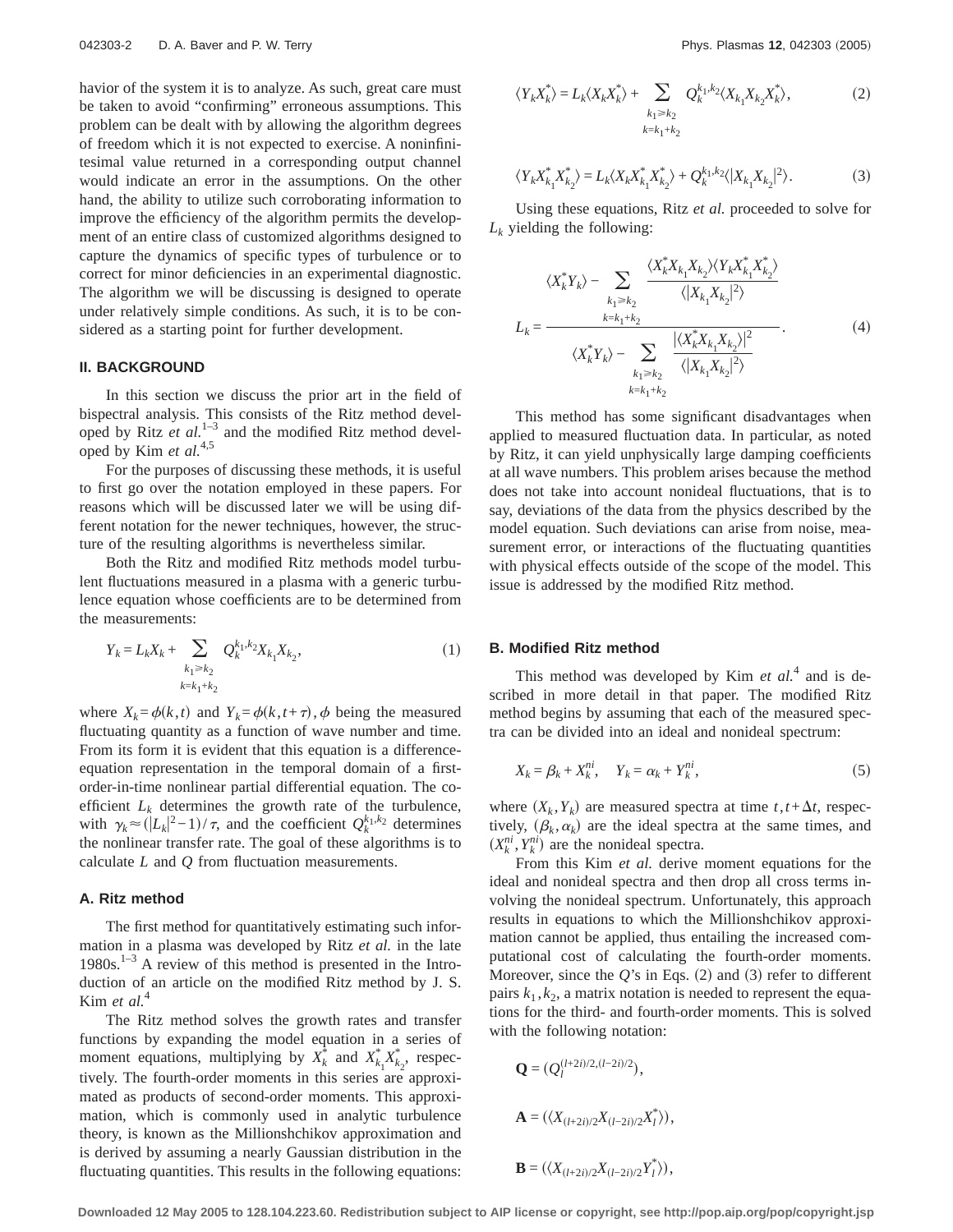$$
F = (\langle X_{(l+2i)/2} X_{(l-2i)/2} X_{(l+2j)/2} X_{(l-2j)/2} \rangle),
$$

where *l* is the index of the mode wave number  $k$  ( $k = f(l)$ , where  $f$  is a linear function), and  $i, j$  are indices of the resulting tensors.

An additional constraint is required to solve this system. This constraint is supplied by the assumption that the turbulence is steady state, that is,  $\langle \alpha_k \alpha_k^* \rangle = \langle \beta_k \beta_k^* \rangle$ . This allows us to obtain the following expressions for  $L_k$ :

$$
L_k = \frac{\langle Y_k X_k^* \rangle - (\mathbf{B}^*)^T F^{-1} \mathbf{A}}{\langle \beta_k \beta_k^* \rangle - (\mathbf{A}^*)^T F^{-1} \mathbf{A}},\tag{6}
$$

$$
L_{k} = \frac{\langle \alpha_{k} \alpha_{k}^{*} \rangle - (\mathbf{B}^{*})^{T} F^{-1} \mathbf{B}}{\langle X_{k} Y_{k}^{*} \rangle - (\mathbf{A}^{*})^{T} F^{-1} \mathbf{B}}.
$$
\n(7)

Combining these gives a formula for  $\gamma$ 

$$
\gamma_k = \frac{(\mathbf{A}^*)^T F^{-1} \mathbf{A} - (\mathbf{B}^*)^T F^{-1} \mathbf{B}}{\langle \beta_k \beta_k^* \rangle - (\mathbf{A}^*)^T F^{-1} \mathbf{A}}.
$$
\n(8)

This method produces more accurate fits than the Ritz method, but a long time series is still required to produce an accurate fit. Also, like the Ritz method, it is derived from a single-field equation and therefore can only fit spectra containing a single fluctuating quantity. These limitations will be addressed by the algorithms presented in this paper.

# **III. MULTIFIELD BISPECTRAL ANALYSIS AND LEAST SQUARES DERIVATION**

Methods of bispectral analysis have so far been motivated by rough statistical arguments based on the properties of moment equations derived from analytic turbulence theory. In order to apply such methods to dynamical systems with multiple fields, we will need a more rigorous derivation.

We begin by writing down a generic turbulence equation for multiple fields,

$$
\hat{Y}_i^k \equiv \widetilde{Y}_i^k + Y_i^k = D_{ij}^k X_i^k + \sum_{k'} Q_{ilm}^{k,k'} X_l^{k'} X_m^{k-k'},
$$
\n(9)

where  $Y_i^k = [\psi_i^k(t + \Delta t) - \psi_i^k(t)] / \Delta t$  and  $X_i^k = [\psi_i^k(t + \Delta t)$  $+\psi_i^k(t)/2$ .  $\psi_i^k(t) \equiv \phi_k(t), n_k(t), P_k(t)$ , etc., with each value of *i* corresponding to a particular field.  $\hat{Y}_{ik}$  is the value of  $Y_{ik}$ predicted for a given set of coefficients, and  $\tilde{Y}_{ik}$  is the error in this value.

The parameter  $\tilde{Y}_{ik}$  will then take the place of  $\chi$  such that we will then seek to minimize  $\Sigma_k |\chi_k|^2$ . Note that our coefficients *L* and *Q* from the Ritz and modified Ritz methods have been replaced by tensors *D* and *Q*, reflecting the fact that our model equation permits multiple fields. The growth rate spectrum can be derived by solving the eigenmodes of the matrix *D*. Some other changes in notation involve the construction of the coefficients *X* and *Y*. *Y* now represents a derivative rather than a value at a future time step; this is primarily to control the number of terms in our equations. *X* is an average of values at different time steps rather than a value at a particular time step. This is done in order to reduce the effect of the time step size  $\Delta t$  on the accuracy with which the derivative is calculated by approximating the value of the fluctuating quantity at an intermediate time. If *X* were calculated at either *t* or  $t + \Delta t$  there would be an error in *Y* due to the second derivative in the fluctuating quantity, which would scale with  $\Delta t^{-1}$  since there is already a factor of  $\Delta t$  in the denominator. With the centered calculation of *X* there is an error due to the second derivative in *X*, which is proportional to  $\Delta t^{-2}$ , however, the second derivative error in *Y* cancels leaving a third derivative error, which is also proportional to  $\Delta t^{-2}$ . This converts the algorithm from first order to second order accuracy with respect to our time step. This allows a significant improvement in the accuracy of our fits without a significant increase in algorithm complexity.

From this we can use the model equation to write down the error function,

$$
\chi^{2} = \sum_{i,k,t} \widetilde{Y}_{i}^{k} \widetilde{Y}_{i}^{-k} = \sum_{i,k,t} |D_{ij}^{k} X_{j}^{k} - Y_{i}^{k} + \sum_{k'} Q_{ilm}^{k,k'} X_{l}^{k'} X_{m}^{k-k'}|^{2}.
$$
\n(10)

This quantity can be minimized by applying the variational principle, introducing the quantities  $\delta D$  and  $\delta Q$  which are infinitesimal variations in *D* and *Q*, respectively. For an extremal value the above formula goes from zero to lowest order in the variational quantities, yielding

$$
\forall k, i, j: \sum_{t} \delta D_{ij}^{*k} X_j^{*k} (D_{in}^k X_n^k - Y_i^k + \sum_{k'} Q_{ilm}^{k, k'} X_l^{k'} X_m^{k-k'}) = 0
$$
\n(11)

$$
\forall k', k, i, l, m: \sum_{t} \delta Q_{ilm}^{*k, k'} X_{l}^{*k'} X_{m}^{*k-k'} (D_{ij}^{k} X_{j}^{k} - Y_{i}^{k} + \sum_{k''} Q_{inp}^{k, k''} X_{n}^{k-k''}) = 0.
$$
\n(12)

This allows us to write down a set of statistical moment equations,

$$
\forall k, i, n: D_{ij}^k \langle X_j^k X_n^{*k} \rangle - \langle Y_i^k X_n^{*k} \rangle + \sum_{k'} Q_{ilm}^{k, k'} \langle X_n^{*k} X_l^{k'} X_m^{k-k'} \rangle = 0,
$$
\n(13)

$$
\forall k, k', i, l, m: D_{ij}^{k} \langle X_{j}^{k} X_{l}^{*k'} X_{m}^{*k-k'} \rangle - \langle Y_{i}^{k} X_{l}^{*k'} X_{m}^{*k-k'} \rangle + \sum_{k''} Q_{imp}^{k,k''} \langle X_{n}^{k''} X_{p}^{k-k''} X_{l}^{*k'} X_{m}^{*k-k'} \rangle = 0.
$$
 (14)

These equations can be written in more compact form by applying the following definitions:

$$
F_{nplm}^{k,k',k''} \equiv \langle X_n^{k''} X_p^{k-k''} X_l^{*k'} X_m^{*k-k'} \rangle, \tag{15}
$$

$$
A_{jlm}^{k,k'} \equiv \langle X_j^k X_l^{*k'} X_m^{*k-k'} \rangle, \tag{16}
$$

$$
B_{jlm}^{k,k'} \equiv \langle Y_j^k X_l^{*k'} X_m^{*k-k'} \rangle, \tag{17}
$$

$$
a_{ij}^k \equiv \langle X_i^k X_j^{\ast k} \rangle,\tag{18}
$$

$$
b_{ij}^k \equiv \langle Y_i^k X_j^{\ast k} \rangle. \tag{19}
$$

Our moment equations now take on the form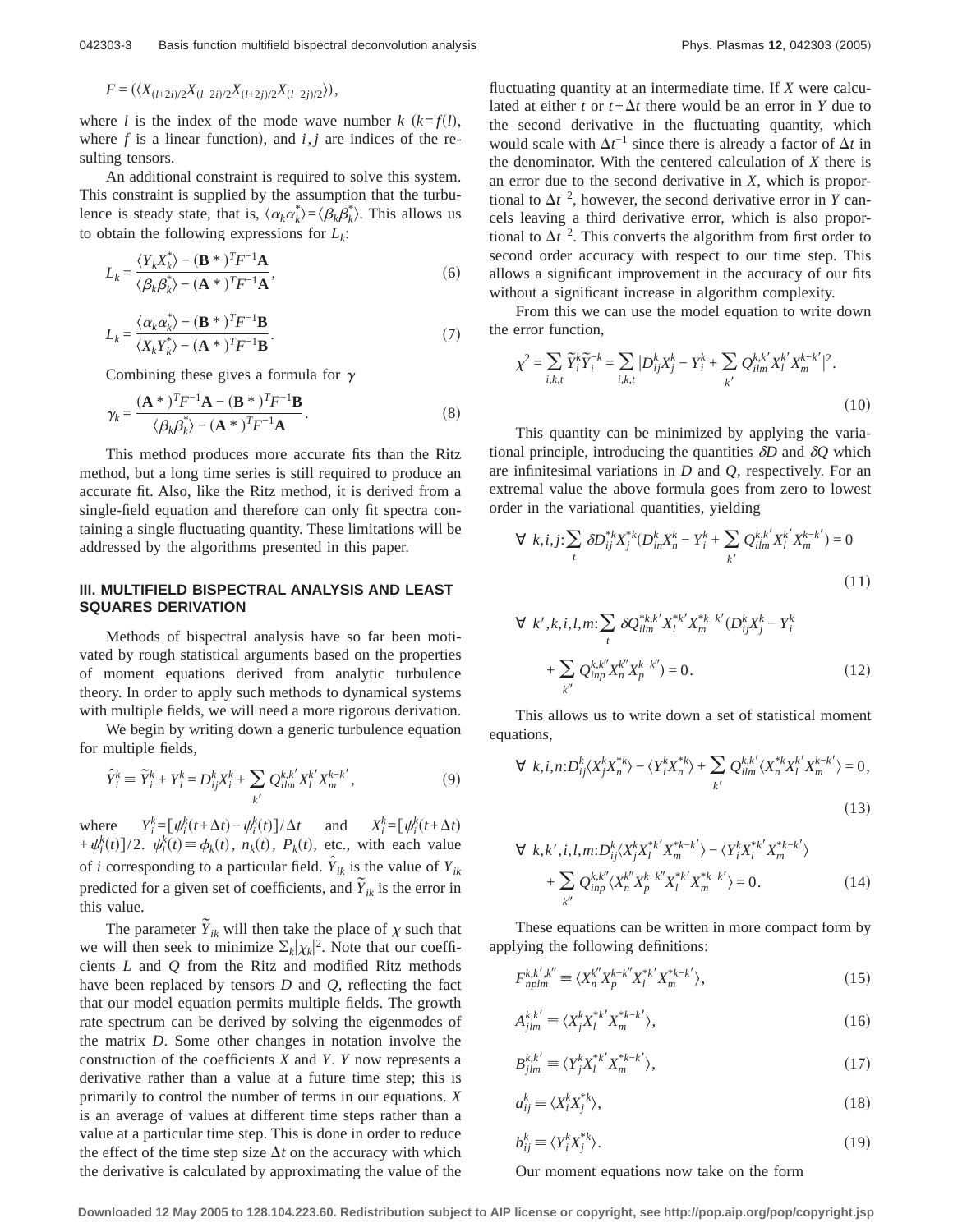$$
\forall k, i, n: D_{ij}^{k} a_{jn}^{k} - b_{in}^{k} + \sum_{k'} Q_{ilm}^{k, k'} A_{nlm}^{k, k'} = 0,
$$
 (20)

$$
\forall k, k', i, l, m: D_{ij}^{k} A_{jlm}^{k,k'} - B_{ilm}^{k,k'} + \sum_{k''} F_{nplm}^{k,k',k''} Q_{inp}^{k,k''} = 0.
$$
 (21)

Solving Eq.  $(21)$  allows us to solve for  $Q$ ,

$$
Q_{inp}^{k,k'} = (F_{nplm}^{k,k',k''})^{-1} (B_{ilm}^{k,k'} - D_{ij}^k A_{jlm}^{k,k'})
$$
 (22)

Substituting this into Eq. (20) yields a formula for *D*:

$$
D_{lm}^k = [I_{ij,lm}^{k',k} a_{jn}^{k'} - A_{\nu in}^{*k'} (F_{\nu\mu})^{-1} A_{\mu lm}^k]^{-1} [b_{in}^{k'} - A_{\nu in}^{*k'} (F_{\nu\mu})^{-1} B_{\mu}].
$$
\n(23)

### **IV. BASIS FUNCTION ANALYSIS**

As we note from the preceding section, development of bispectral analysis to date has tended towards the ideal of a least squares method. At this point we might ask, what further improvements can be made? The notion of a weighted least squares comes to mind. However, because of the way our error function was defined in the preceding section, each mode is minimized individually so a weighting function will have no effect on the final solution.

A closer examination of the least squares derivation of bispectral analysis shows that it suffers from one of the perennial problems of least squares optimization: unnecessary degrees of freedom. When a least squares optimization is presented with degrees of freedom which have no physical meaning, it will attempt to improve the quality of fit by exploiting these degrees of freedom. This results in the problem of fitting to noise: errors in the original data are carried over to the solution without being averaged out. Another problem is an increase in the size of the data set required to get any solution at all; if the number of data points is less than the number of degrees of freedom, the solution is degenerate and many possible solutions provide an equally satisfactory fit from an algorithm point of view, albeit most of them are unsatisfactory interpretations of the data. An algorithm such as that derived in the preceding section will run into problems with noninvertible matrices or with near noninvertible matrices which avoid zero eigenvalues due to noise but produce anomalously large values for some entries.

Conventional bispectral analysis has many unnecessary degrees of freedom because it permits each and every interacting triplet to have, in principle, a different and independent strength of nonlinear coupling. In systems that are highly inhomogenous, or which involve a limited number of modes, this may be appropriate. In most turbulent systems, however, we can safely assume that the nonlinearities will have some recognizable functional form in which the nonlinear interaction strengths for all of the interacting triples can be written down as some function of  $k, k'$ , and  $k-k'$ . All of the nonlinearities that have ever been proposed in turbulence theory combined represent only a tiny fraction of the available function space permitted by conventional bispectral analysis.

In basis function bispectral analysis we remove most of the degrees of freedom in the nonlinearity by representing its coefficients as a linear superposition of an incomplete set of basis functions. In the limit as our basis set approaches completeness this approach converges to conventional bispectral analysis, albeit by a formula which is cumbersome to execute as an algorithm. In practice, it is the incompleteness of our basis set which motivates the algorithm: by choosing which functions are or are not allowed to participate in the basis set, we have a method of applying *a priori* assumptions about the behavior of our system so as to make our algorithm more efficient in finding a solution which does not violate those assumptions.

Deciding what basis functions to include or not to include is not an entirely trivial matter, as different systems under study will have different inherent behaviors, hence will require different and possibly customized algorithms to analyze with optimal efficiency. A larger basis set avoids the problem of erroneous assumptions about system behavior, whereas a smaller basis set results in higher data efficiency and algorithm speed. One compromise is to include a limited number of basis functions which blatantly violate our *a priori* assumptions; these functions act as a bellwether, indicating when a system is behaving in an unexpected manner. If one of these functions returns a coefficient which is significantly above noise levels, we can respond by reoptimizing the algorithm to accommodate this information. For instance, if we expect an isotropic nonlinearity, maintaining several anisotropic functions allows us to determine if anisotropic terms exist, and if they do a larger set of anisotropic functions can be used to determine their nature.

#### **A. Derivation**

We begin by applying the definitions from Sec. III, but to a different model equation:

$$
\hat{Y}_i^k \equiv \widetilde{Y}_i^k + Y_i^k = D_{ij}^k X_i^k + \sum_{k'} \alpha_{\mu} \beta_{\mu ilm}^{k, k'} X_l^{k-k'}.
$$
 (24)

The values  $\beta_{\mu i l m}^{k, k'}$  are a predefined basis of functions which we use to represent our nonlinearities by projecting the nonlinearity onto the basis set, yielding coefficients  $\alpha_{\mu}$ . Representing our nonlinearities as linear superpositions of predefined functions is the fundamental difference between this and previous forms of bispectral analysis. By choosing a basis set which captures the behavior of nonlinearities which are likely to arise while using far less functions than the number of possible interacting triplets, we dramatically reduce the number of degrees of freedom in our system. This means our algorithm is much less likely to fit to noise, and since calculation of the nonlinear terms uses data from the entire spectrum of our input data, the calculation of the coefficients  $\alpha_{\mu}$  is likely to be much less sensitive to noise since even a single pair of time steps contains a substantial amount of data with which to average out the effects of random noise.

Given this model equation, we can now proceed using the variational principle as we did in Sec. III. This derivation follows a slightly different course, however, because our free parameters in the nonlinearity have fewer indices: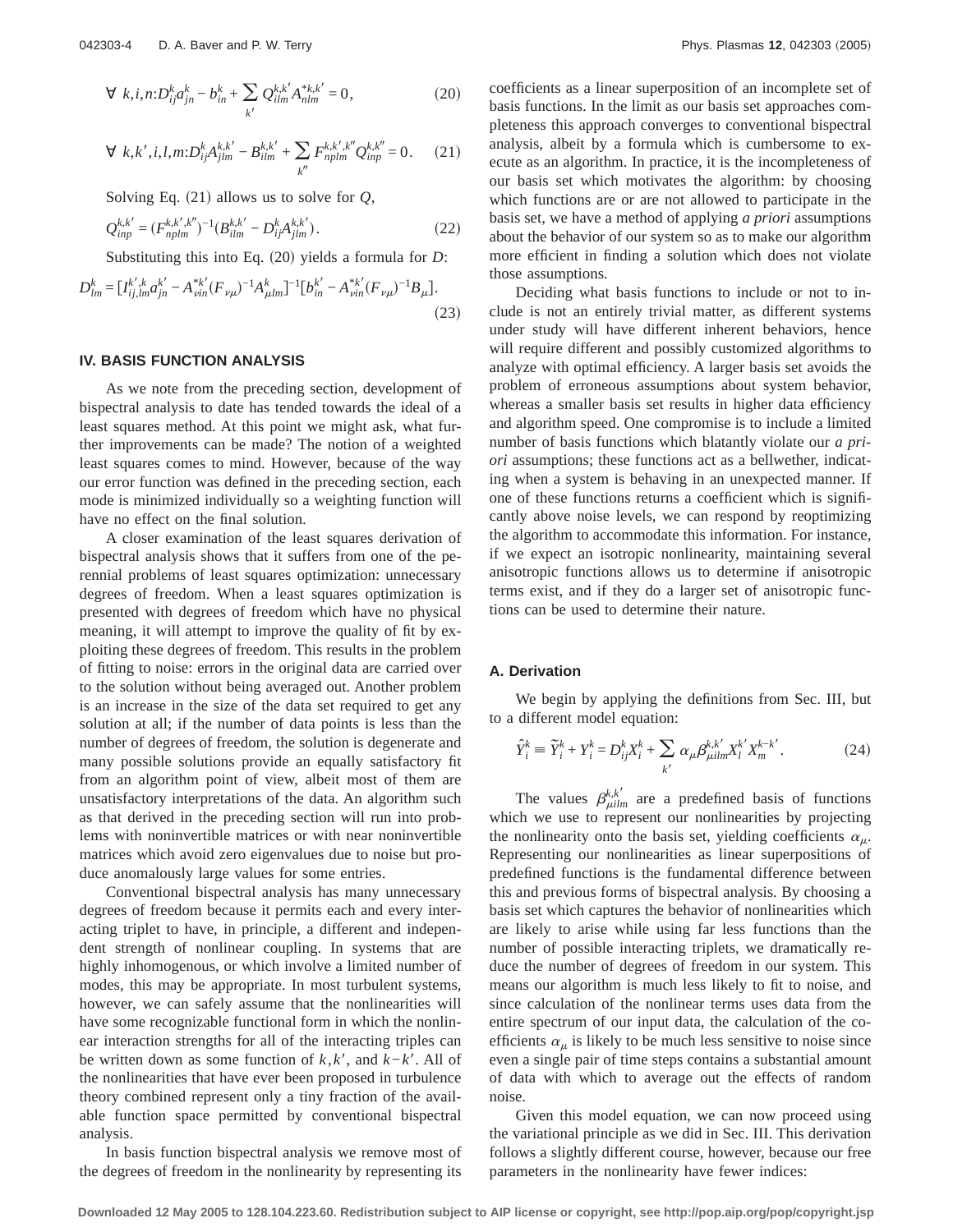$$
\forall k,i,j:\sum_{t} \delta D_{ij}^{*k} X_{j}^{*k} (D_{in}^{k} X_{n}^{k} - Y_{i}^{k} + \sum_{k'} \alpha_{\nu} \beta_{vilm}^{k,k'} X_{l}^{k'} X_{m}^{k-k'})
$$
  
= 0, (25)

$$
\forall \mu: \sum_{i,k,i} \delta \alpha_{\mu}^{*} \beta_{\mu i l m}^{* k, k'} X_{l}^{* k'} X_{m}^{* k - k'} (D_{ij}^{k} X_{j}^{k} - Y_{i}^{k} + \sum_{k'} \alpha_{\nu} \beta_{\nu i n p}^{k, k'} X_{n}^{k - k'}) = 0.
$$
 (26)

We can then write down the resulting moment equations in compact notation by applying the following definitions:

$$
F_{\mu\nu} \equiv \sum_{k,k',k'',i} \beta_{\mu ilm}^{*k,k'} \beta_{\nu inp}^{k,k''} \langle X_n^{k'} X_p^{k-k''} X_l^{*k'} X_m^{*k-k'} \rangle, \tag{27}
$$

$$
A_{\mu ij}^{k} \equiv \sum_{k'} \beta_{\mu ilm}^{*k,k'} \langle X_j^k X_l^{*k'} X_m^{*k-k'} \rangle, \qquad (28)
$$

$$
B_{\mu ij}^{k} \equiv \sum_{k'} \beta_{\mu ilm}^{*k,k'} \langle Y_j^k X_l^{*k'} X_m^{*k-k'} \rangle, \qquad (29)
$$

$$
B_{\mu} = \sum_{k} B_{\mu i i}^{k},\tag{30}
$$

$$
a_{ij}^k \equiv \langle X_i^k X_j^* \rangle,\tag{31}
$$

$$
b_{ij}^k \equiv \langle Y_i^k X_j^* \rangle. \tag{32}
$$

Our moment equations now take on the form

$$
\forall k, i, n: D_{ij}^{k} a_{jn}^{k} - b_{in}^{k} + \sum_{\mu} \alpha_{\mu} A_{\mu in}^{*k} = 0,
$$
 (33)

$$
\forall \ \mu : D_{ij}^k A_{\mu ij}^k - B_\mu + \sum_{\nu} F_{\mu\nu} \alpha_{nu} = 0. \tag{34}
$$

Solving Eq. (34) allows us to solve for  $\alpha$ :

$$
\alpha_{\nu} = F_{\nu\mu}^{-1} (B_{\mu} - D_{ij}^{k} A_{\mu ij}^{k}).
$$
\n(35)

Substituting this into Eq.  $(33)$  yields a formula for *D*,

$$
D_{lm}^k = (I_{ij,lm}^{k',k} a_{jn}^{k'} - A_{vin}^{*k'} F_{\nu\mu}^{-1} A_{\mu lm}^k)^{-1} \left( b_{in}^{k'} - A_{vin}^{*k'} F_{\nu\mu}^{-1} B_{\mu} \right). \quad (36)
$$

The inverted terms in parentheses nominally form a sixth rank tensor. This can be inverted, however, by ordering the indices to form an ordinary second rank tensor:

$$
M_{IJ} \equiv M_{in,lm}^{k',k}, \quad \text{where } I = f(i,n,k'), \quad J = f(l,m,k).
$$

With this taken under consideration, Eq.  $(36)$  represents the formula which our algorithm will be solving to calculate  $D$  and Eq. (35) represents the formula which our algorithm will be solving to calculate  $\alpha$  once  $D$  has been found.

#### **B. Basis function selection**

The algorithm described so far differs from the algorithm described in the preceding section by the choice of an incomplete set of basis functions for the nonlinear terms. In the case where the basis set is complete, the two algorithms are equivalent. Since this algorithm relies on removing degrees of freedom from the solution, the solution will therefore depend in a nontrivial way on which degrees of freedom are removed. As such, the choice of the basis set plays an important role in the quality of the results.

Fortunately, the functional form of the nonlinear coupling between modes is relatively well understood and restricted to a relatively limited set of possibilities compared to the functional form of the linear terms, the latter being dependent on the details of the instability mechanism involved. As a result, we can use insights from analytic plasma turbulence theories to develop a basis set that accurately approximates the nonlinearities found in the system being analyzed.

In the results that follow, three types of basis functions are employed representing three nonlinear forms: simple nonlinearities, series nonlinearities, and control nonlinearities. The simple nonlinearities are nonlinear terms found in our equations whose functional form can be reduced to a single function which does not depend on the linear coefficients of the equations, multiplied by a single nonlinear coefficient. These nonlinearities can be introduced directly as single functions. Series nonlinearities are terms whose functional form does depend on equation's linear coefficients, hence cannot be represented in as a single function without prior knowledge of the coefficients being solved for. Since no single function can represent such a nonlinearity for all possible combinations of linear coefficients, they are instead approximated by performing a series expansion in some set of functions which converge to the desired function. Control nonlinearities are nonlinear terms which do not occur in the equations, nor can be represented as linear combinations of terms in the equations. These are included to verify that the basis set is adequate for the problem it is applied to. If this condition is met the control nonlinearities will return small values whose magnitude is determined by the amount of error in our data set, that is to say, they will return zero within the limits of the algorithm's accuracy. If they return larger values, this indicates that more functions must be added for an accurate fit to emerge.

It is important to note that the control nonlinearities are intended to serve a diagnostic purpose rather than improving the overall quality of fit; their purpose is solely to test the appropriateness of a particular basis function to a particular data set. As a result, it is not necessary to include every possible nonlinearity in the control set. This is because the difference between the actual nonlinearity and the best fit from the noncontrol nonlinearities (simple and series) is expected to have a random orientation with respect to the control set. The probability that a random vector will be purely perpendicular to a substantial set of linearly independent vectors to within acceptable tolerances is extremely small, hence if the components of the nonlinear interaction vector parallel to all of the control nonlinearities are close to zero to within noise levels, we can therefore be reasonably certain that our choice of basis is adequate.

### **V. RESULTS**

In order to test the algorithm derived in the preceding section, we apply it to simulation data of fully developed turbulence. By comparing the coefficients derived from the

**Downloaded 12 May 2005 to 128.104.223.60. Redistribution subject to AIP license or copyright, see http://pop.aip.org/pop/copyright.jsp**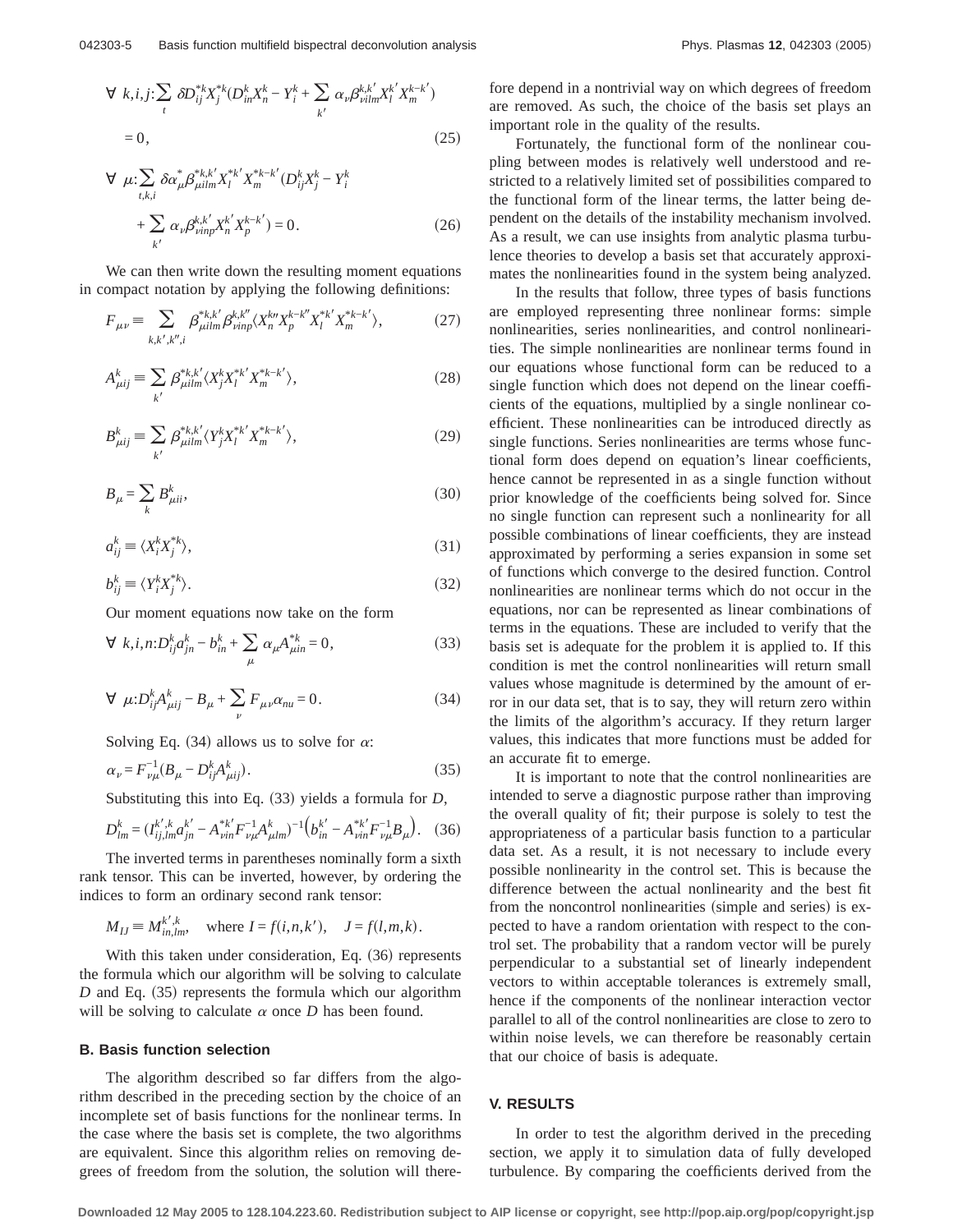algorithm to the coefficients used in the simulation, we are able to assess the accuracy with which our method can reconstruct linear growth rates. We also add random noise to some data sets in order to assess the ability of the algorithm to reconstruct parameters from nonideal data.

#### **A. Test of the procedure with 2D two-field turbulence**

Our first numerical experiment employs a trapped electron mode (TEM) model to generate two-field data. The model employed is a pseudospectral code, and fields in this model represent potential and electron density. As it is a two-field model, our linear coefficient matrix has four complex components which can be represented by eight real components. The equations that are used to generate the data are as follows:

$$
\left(\frac{\partial \phi_k}{\partial t} + \gamma_k \phi_k\right) (1 - \sqrt{\epsilon} + k^2 \rho_s^2) - \sqrt{\epsilon} \nu_{eff} (\tilde{n}_k - \phi_k)
$$
  
+  $i k_y v_D \phi_k [1 - \sqrt{\epsilon} (1 + \alpha \eta_e)] - \rho_s^2 c_s \sum_{k'} (k' \times k \cdot \hat{z}) k'^2 \phi_{k'} \phi_{k-k'} = 0,$  (37)

$$
\frac{\partial \tilde{n}_k}{\partial t} + \gamma_k \tilde{n}_k + \nu_{eff} (\tilde{n}_k - \phi_k) + ik_y v_D (1 + \alpha \eta_e) \phi_k + c_s \rho_s \sum_{k'} (k' \times k \cdot \hat{z}) \tilde{n}_{k'} \phi_{k-k'} = 0.
$$
 (38)

In these  $\sqrt{\epsilon}$  is the trapped particle fraction,  $v_{eff}$  is the electron detrapping rate,  $\rho_s$  is ion gyroradius,  $\alpha$  is a numerical factor equal to  $\frac{3}{2}$ ,  $\eta_e$  is the ratio of temperature to density scale lengths,  $v_D$  is the diamagnetic drift frequency, and  $c_s$  is the sound speed. The factor  $\gamma_k$  is an artificial damping term introduced to enable saturation on a grid scale too small to incorporate physically realistic damping mechanisms. In this simulation,  $\gamma_k$  is hyperviscous at high *k* and forms a Gaussian at low *k*.

The version of the algorithm applied to these data employed the following basis set:

$$
\beta_{1,\phi\phi n}^{k,k'} = (k \times k' \cdot \hat{z}),
$$
  
\n
$$
\beta_{2,n\phi n}^{k,k'} = (k \times k' \cdot \hat{z}),
$$
  
\n
$$
\beta_{3,\phi\phi\phi}^{k,k'} = (k \times k' \cdot \hat{z})k'^2,
$$
  
\n
$$
\beta_{4,\phi\phi\phi}^{k,k'} = (k \times k' \cdot \hat{z})k'^2k^2,
$$
  
\n
$$
\beta_{5,n\phi\phi}^{k,k'} = (k \times k' \cdot \hat{z})k'^2,
$$
  
\n
$$
\beta_{6,\phi nn}^{k,k'} = (k \times k' \cdot \hat{z})k'^2,
$$
  
\n
$$
\beta_{7,nnn}^{k,k'} = (k \times k' \cdot \hat{z})k'^2,
$$
  
\n
$$
\beta_{8,\phi\phi\phi}^{k,k'} = (k \times k' \cdot \hat{z})k'^2k_x,
$$



FIG. 1. Bispectral output vs simulation input. Simulation data are from a TEM simulation. Displayed data are for the imaginary part of the  $\phi$ - $\phi$ component of the coefficient matrix for modes with  $k_x=0$ .

$$
\beta_{9,\phi\phi\phi}^{k,k'} = (k \times k' \cdot \hat{z})k'^{2}k_{y},
$$
\n
$$
\beta_{10,\phi\phi\phi}^{k,k'} = (k \times k' \cdot \hat{z})k_{x},
$$
\n
$$
\beta_{11,n\phi n}^{k,k'} = (k \times k' \cdot \hat{z})k_{y},
$$
\n
$$
\beta_{11+l,\phi\phi\phi}^{k,k'} = (k \times k' \cdot \hat{z})k'^{2}\sin\left(\frac{l\phi k^{2}}{k_{max}^{2}}\right), l = 1,15.
$$
\n(39)

In this basis set, function 2 is a simple nonlinearity chosen to represent the  $E \times B$  nonlinearity in our model. Functions 3, 4, and 12–26 form a series nonlinearity which represents the polarization drift nonlinearity in our model. A series representation is necessary because of the functional dependence of this nonlinearity on  $(1 - \sqrt{\epsilon} + k^2 \rho_s^2)$ , which cannot be represented as a single function without prior knowledge of the value of  $\sqrt{\epsilon}$ . The remaining terms (1,5–11) are control functions.

Figure 1 shows the results of one of those components over a select set of wave numbers. The wave numbers are at  $k_x=0$  for different values of  $k_y$ , and the coefficient shown is the imaginary part of the  $\phi$ - $\phi$  component (potential selfreaction) of the coefficient matrix. This particular component is dominated by the diamagnetic drift frequency with dispersive terms due to finite Larmor radius effects.

Marked with circles and bars and situated at the top of Fig. 1 for  $k_y$  values of  $-4$  through  $-12$  are the lines for the actual values calculated from the input parameters of the simulation and the algorithm output for three realizations (pairs of time steps) of data with no added noise. These lines coincide with each other, indicating excellent agreement between algorithm output and simulation input. In this case, the algorithm was able to reconstruct the original coefficients to several significant figures' precision. That it was able to do so with only three realizations is significant when compared to conventional bispectral algorithms, which require thousands of realizations.

The other three lines are fits involving varying numbers of realizations, ranging from 3 to 21, in which the data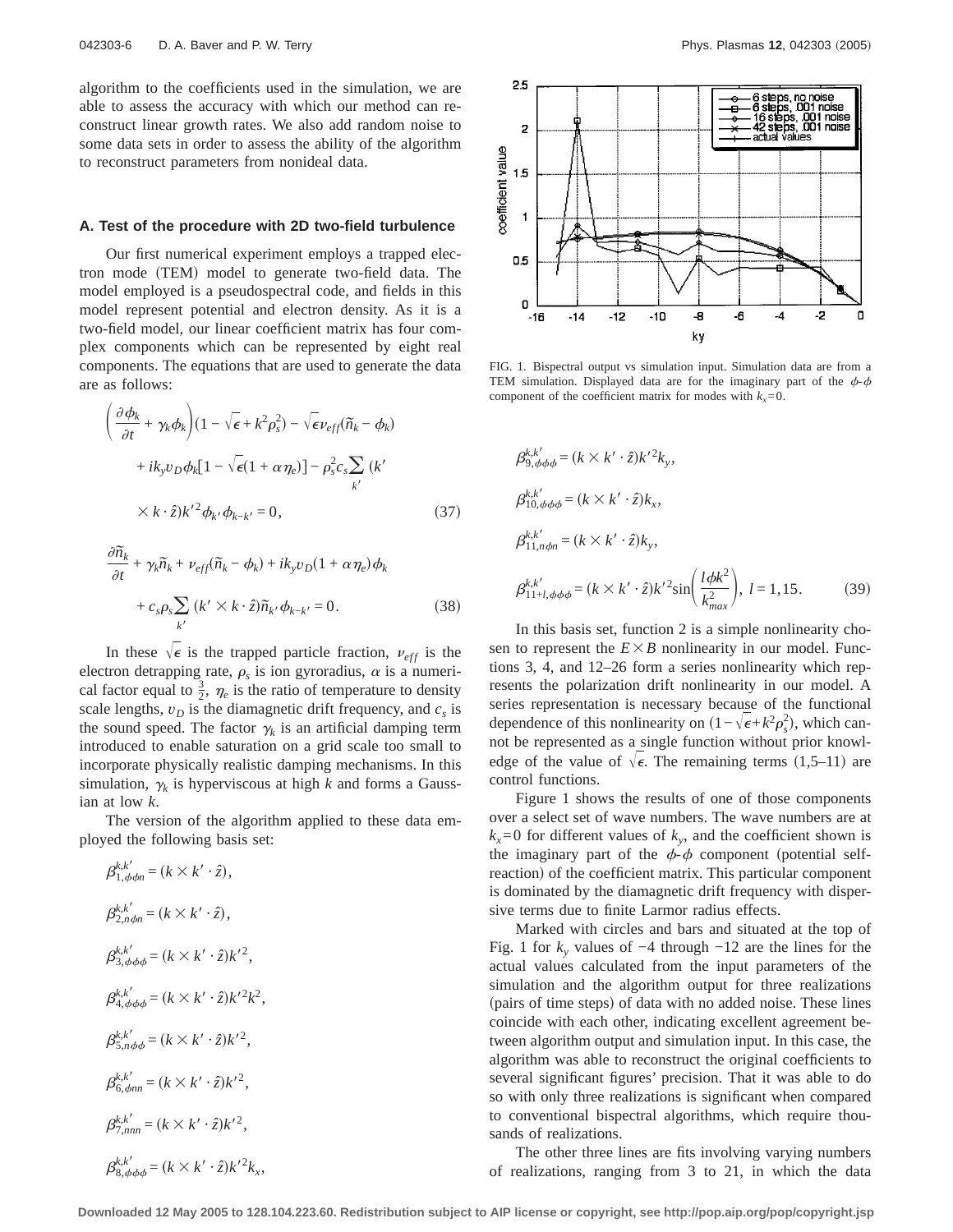sample has been contaminated with white noise. The noise in this case is weighted in proportion to the average fluctuation level at each wave number, and for these cases its average magnitude is  $0.1\%$  of the fluctuation level.<sup>12</sup> As we can see, this causes a significant reduction in the accuracy of the fit for three realizations, however, with a modest increase in the number of realizations the quality of fit rapidly improves.

## **B. Test of the procedure with 2D one-field turbulence**

In our next numerical experiment, we seek to compare the accuracy of the basis function form of bispectral analysis to previous forms of bispectral analysis, in this case the Ritz method. Since the Ritz method applies only to single-field data, we employ a single-field version of the basis function method. The source of our simulation data is a somewhat more generic single-field spectral code; since we are only interested in the accuracy with which our algorithm can reconstruct the simulation coefficients, our growth and frequency spectra are chosen more or less arbitrarily within the constraint of achieving a stable saturated state rather than attempting to model any particular physical system. The simulation code does employ two nonlinearities (density and vorticity advection).

The equations used to generate the data are loosely based on the Terry–Horton equations<sup>10</sup> and are as follows:

$$
\frac{\partial n}{\partial t} = ik_y v_D n - \gamma_k n + \sqrt{\epsilon} d_k k_y^2 n + L_1 \frac{1}{2} \sum_{k'} (k \times k' \cdot \hat{z}) (k_y
$$

$$
-k_y' ) n_{k'} n_{k-k'} + L_2 \sum_{k'} (k \times k' \cdot \hat{z}) k'^2 n_{k'} n_{k-k'}.
$$
 (40)

The coefficients  $L_1$  and  $L_2$  are strengths assigned to the nonlinearities, which represent  $E \times B$  and polarization drift nonlinearities, respectively. The coefficient  $d_k$  controls in what parts of the spectrum this term is active. It is set to a constant value in a rectangular region of *k* space and is zero elsewhere. The term  $\gamma_k$  is artificial damping, as with the TEM model, however, since we are interested here in providing data to test a diagnostic algorithm we are simply interested in generating a stable saturated state, not in modeling any particular physics. As a result, in certain parts of the spectrum this term is given a negative value and this in turn constitutes the main source of free energy input in this simulation. It is hyperviscous at high *k* but is given a constant negative (driving) value at intermediate  $k$ .

Figure 2 shows the results from this comparison. Both algorithms are applied to the same data set, and the output growth rates for  $k_x=0$  and different values of  $k_y$  are compared.

The version of the algorithm applied to these data employed the following basis set:

$$
\beta_1^{k,k'} = (k \times k' \cdot \hat{z})k'^2,
$$
  

$$
\beta_2^{k,k'} = (k \times k' \cdot \hat{z})k_y.
$$
 (41)

This basis consists entirely of simple nonlinearities found in our model. This was chosen out of expedience since



FIG. 2. Comparison of basis function and Ritz bispectral methods on onefield data. Displayed are growth rates for modes with  $k_x=0$ .

in this test we are interested in a noise sensitivity comparison, not a proof of the validity of the algorithm. This does result in a small basis set, which may artificially reduce noise sensitivity somewhat compared to the algorithm with a more realistic basis set, however, for the purposes of a general comparison we can accept this limitation.

The basis function method was tested for three realizations without noise and for between 3 and 2000 realizations with 1% noise. Compared to this are the results from the Ritz method for 2000 realizations and no noise. The basis function method produces accurate fits to several significant figures in the absence of noise. Adding noise causes some deviations from the correct output, but the overall quality of fit is still good even for three realizations.

This particular data set proved intractable to the Ritz method, possibly on account of violating the Millionshchikov approximation. This can be seen by the poor quality of fit for  $k_y > 4$ .

## **C. Test of the procedure with time-varying coefficients**

As we saw in the preceding sections, the basis function method is capable of reconstructing linear coefficients from fully developed turbulence data using extremely short time series data. This opens up an interesting possibility that did not exist previously in the history of bispectral analysis: the analysis of turbulent systems with time-varying coefficients.

Turbulence with time-varying coefficients can occur whenever the physics determining the coefficients of the turbulence equations are changing in time. This can be due to varying pressure or temperature gradients, such as might occur during *L*- to *H*-mode transitions and vice versa, sporadic transport events such as sawtooth crashes or ELM (edgelocalized modes) or general adjustment of such gradients due to the turbulence itself. It can also be due to nonlinear instability in which the growth rate changes as the turbulence reaches finite amplitude.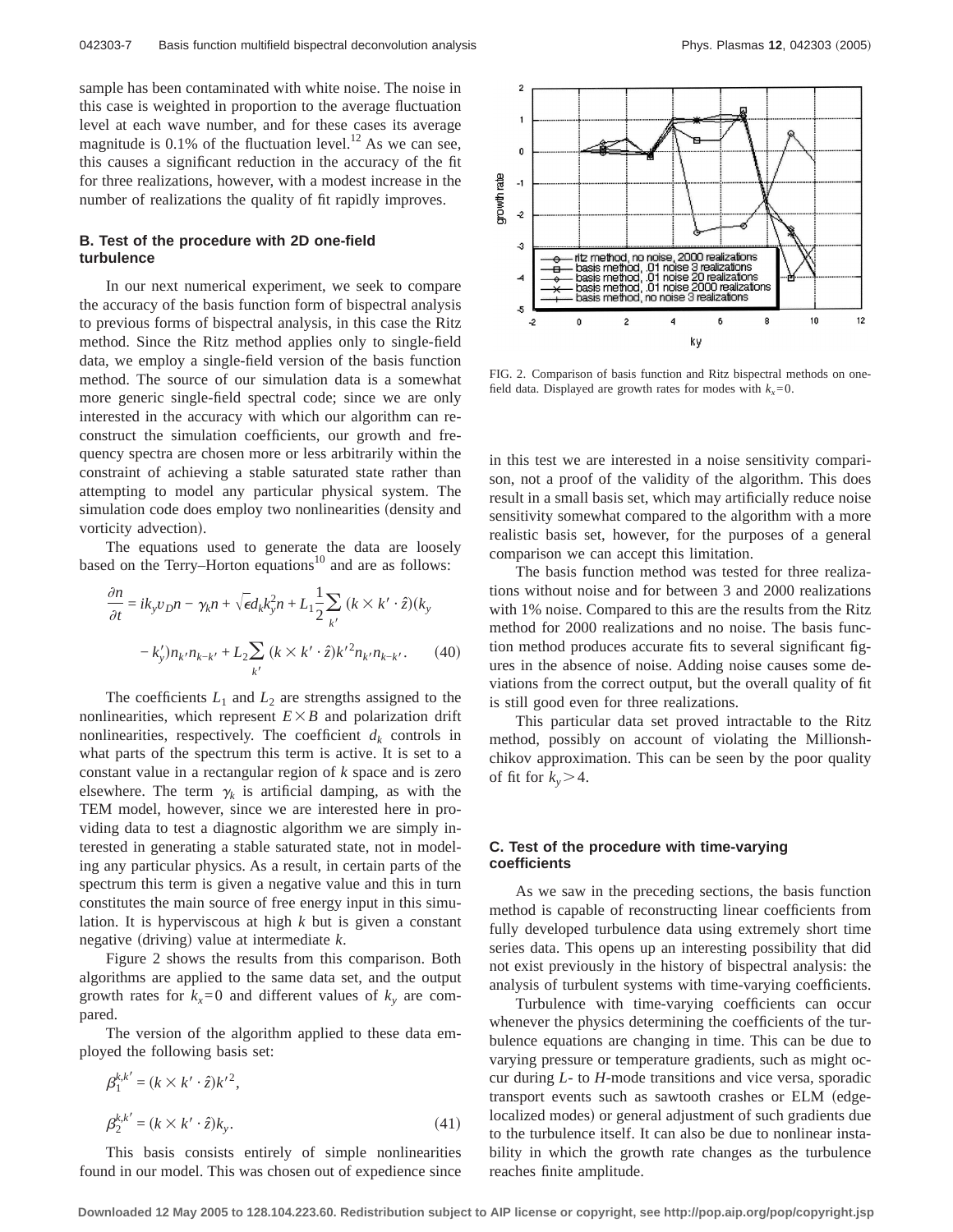

FIG. 3. Bispectral output of imaginary part of  $\phi$ - $\phi$  component of the linear coefficient matrix at  $k_x=0$ ,  $k_y=1.3$  over different time windows. Time offset is measured from an abrupt transition in  $v<sub>D</sub>$ . Each time window contains 32 realizations beginning with the offset time.

Introducing time-varying coefficients presents some potential problems for a bispectral algorithm. Because there is no exact fit of constant coefficients to a data set generated by time-varying coefficients, the fit which the algorithm actually produces will have a large residual  $\chi$  squared. This is similar to the problem presented by attempting to solve a system with extreme levels of added noise. As such, the actual result from such a fit will depend in a nontrivial way on the structure of the algorithm, and thus the quality of its performance cannot be easily extrapolated from the much simpler case of static coefficients.

To test the capacity of the algorithm to handle timevarying coefficients, we use our TEM model to construct a simple case of this. The simulation is run until it reaches saturation with one value of the diamagnetic drift velocity. A second simulation using a different drift velocity is run using the final values from the first simulation as starting values, and the data from the two simulations is spliced together to form a single data set. This data set now contains an abrupt transition in the diamagnetic velocity, giving certain coefficients a step-function dependence in time.

Figure 3 shows the results for a particular value of  $k_x$  and  $k<sub>v</sub>$  when the basis function method is applied to this data set. The basis function method is applied to a series of 32 realization time windows, each starting at a progressively later point in the data set. The x-axis shows the starting time of the window, with the transition in the coefficient value occurring at *t*=0. Each window therefore contains different numbers of time steps before and after the transition.

As we can see from the figure, the algorithm returns the actual values from the simulation, as we would expect from our experience in the static case. As the time window crosses the transition, the returned coefficient varies smoothly from the initial value to the final value. This is remarkably close to the ideal behavior of a weighted average between the two cases. This is a promising result, since the ability to return an average value over a time window is good enough to analyze a system with time-varying coefficients, provided the width of the time window is smaller than the time scale over which the coefficients vary. In the event that the time window is longer than the time scale of variation, the algorithm simply filters out the high frequency components of the signal. Moreover, this is much better performance than we could have expected from a system with random noise added to achieve an equivalent residual  $\chi$  squared.

#### **VI. SUMMARY AND DISCUSSION**

We have derived a different procedure for estimating linear growth rates and nonlinear transfer rates of turbulent systems from experimental data. This procedure is obtained by first representing the nonlinear coefficients as a superposition of a limited set of functions, thus reducing their degrees of freedom. An algorithm can then be derived from this model equation using a least squares minimization. This procedure permits analysis of turbulence with multiple interacting fields without loss of generality.

This method has been tested against simulation data to measure its ability to reconstruct model coefficients. Through these tests it is also compared to previous methods for estimating growth rates and nonlinear transfer rates from data. In these tests this method produces vastly improved performance. It is capable of producing accurate fits using nearly three orders of magnitude less data, even in the presence of modest levels of noise. While a quantitative reduction in noise sensitivity has not yet been verified, the capacity to fit using such small data sets in the presence of noise strongly suggests this is the case. Its quality of fit in the absence of noise is also superior, recovering simulation coefficients to several significant figures accuracy.

These improvements in the capabilities of bispectral analysis permit its application to more complicated turbulent dynamics than would have previously been possible. Because it can be applied to multiple fields without loss of generality, it is not necessary to assume that a single field is sufficient to characterize observed turbulence. The capacity to apply this approach to multiple fields is in practice limited by the availability of correlated multifield data. In the event that such data becomes available this approach provides a tool for extracting different types of information from it, and moreover the availability of such a data analysis technique provides an incentive for the development of such diagnostics.

This method is also capable of analyzing transient behavior. This permits the study of turbulent processes in transient phenomena, such as ELMs, sawtooth crashes, transitions between different confinement regimes, and so forth. It also permits the study of nonlinear instability. Because it can be applied to multiple fields, this permits the detection of certain types of nonlinear instability. Regardless of the mechanism of the instability such a phenomenon can be detected by observing the variation of growth rates with turbulence fluctuation level.

As of this time, this method has not been applied to actual experimental data. The quality of reconstructed